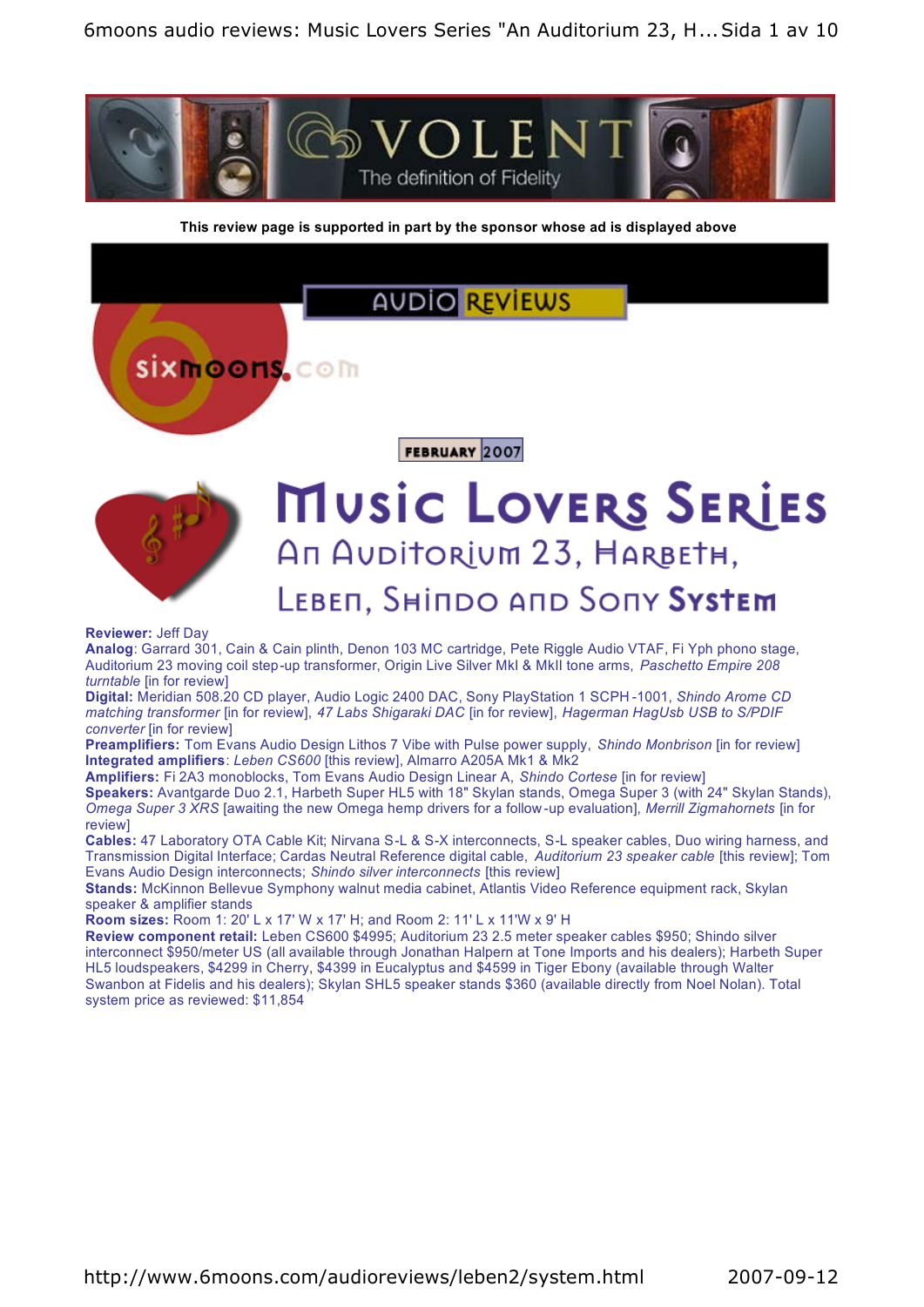

For those of you who have been following the *Music Lovers Series* **introduction**, you already know that music lovers' interests inhabit a parallel universe to the one most audiophiles live in. The music lovers' universe is music -centered instead of focused on the 'sound' universe of audiophiles, absolute or otherwise. Music lovers want HiFi equipment that flatters all music regardless of how well it is recorded because there's lots of great music that isn't recorded that well. The equipment must serve the music, not the music the equipment as is often the case in audiophile circles. Music lovers often want a presentation just to the warm side of neutral, with a natural and organic presentation with plenty of tone color and musical texture. Music lovers want to experience the full glory of the music's beat, rhythm, melody and mood in such a way that they can get lost in the music. Their gear must possess that elusive and controversial element called musicality. A HiFi system that plays music really well can forever change your perspective on what this hobby is all about. Ultimately it can change your life for the better. That is why my little tongue -in-cheek motto for the Music Lovers series is "Save the music, save the world".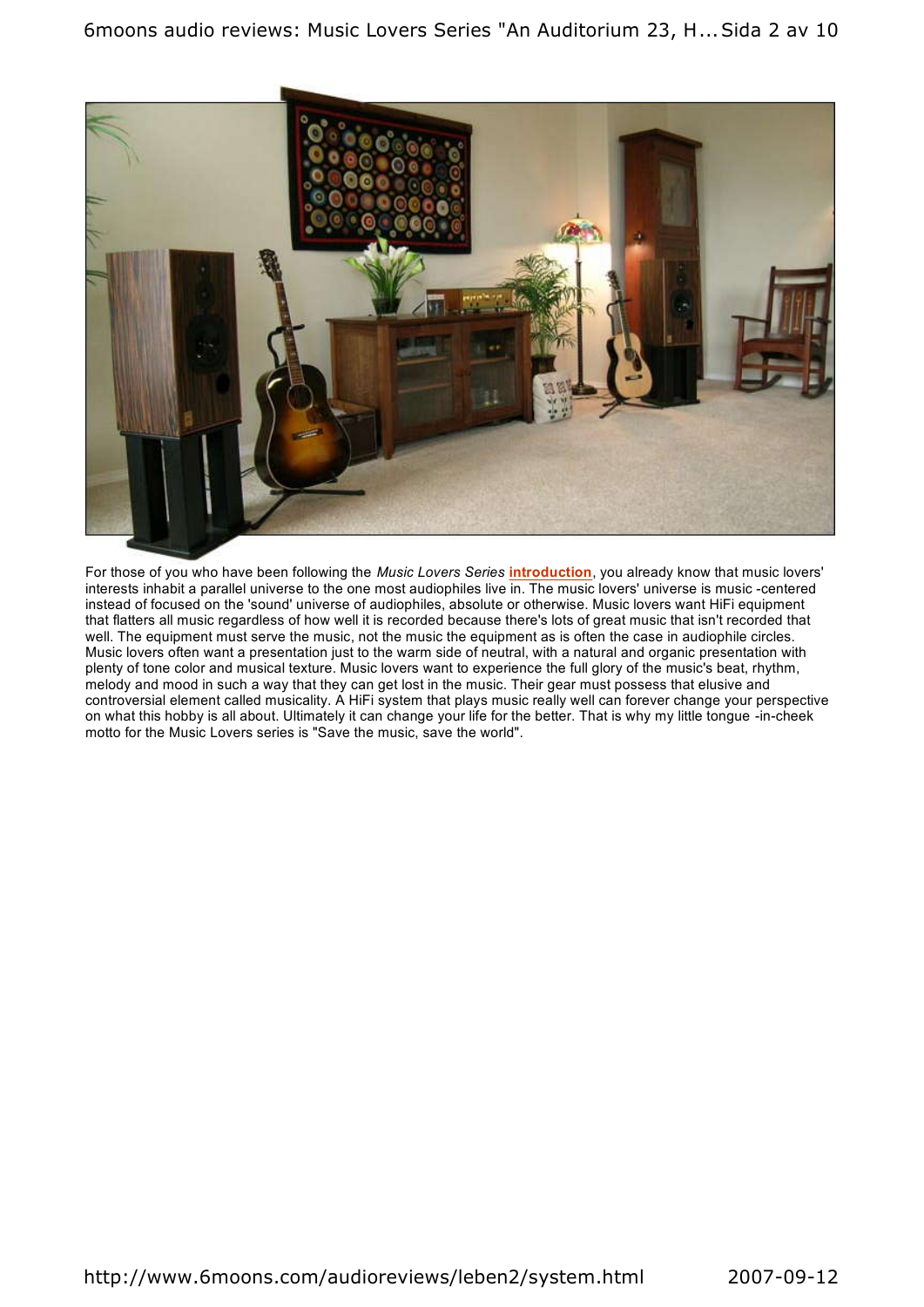

I've come across a complete HiFi system that I think is the epitome of the Music Lovers experience. In fact, I like it so much that I've purchased it for my own listening enjoyment and plan to use it as my reference for the Music Lovers series that's my focus this year. I guess you can view my purchase of the system as the sincerest form of recommendation there is.

#### **The First Music Lovers Recommended System**

Logistics rarely allow for assembling a complete system for review but it turned out in this case that all the moons aligned. I had already picked the Harbeth Super HL5s as my reference speakers for the Music Lovers series and couldn't have been more tickled when the Leben CS600 integrated arrived for review and worked so gratifyingly well with my Harbeths. The combination provided a magical musical experience with every kind of music I threw at it. I suspect HP would positively love it! No, not that HP. I meant Harry Potter. This combo is pure auditory magic!

I was (and still am) so impressed that I laid down my own hard -won greenbacks to acquire the Leben CS600 as my reference Music Lovers integrated amplifier. Thus was born the idea of the first source -to-speakers recommended system for Music Lovers. I chose the Auditorium 23 speaker cables made by Keith Aschenbrenner in Germany which have proven unfailingly musical in every application I've tried them in. Keith doesn't make interconnects because he doesn't feel he can improve on those made by Ken Shindo in Japan, hence his Auditorium 23 speaker cables are voiced to be a synergistic match with the Shindo silver wires. Since I also had the Shindo interconnects in -house as part of an upcoming all-Shindo feature review, it made sense to give them a whirl in this system too - and they delivered in spades.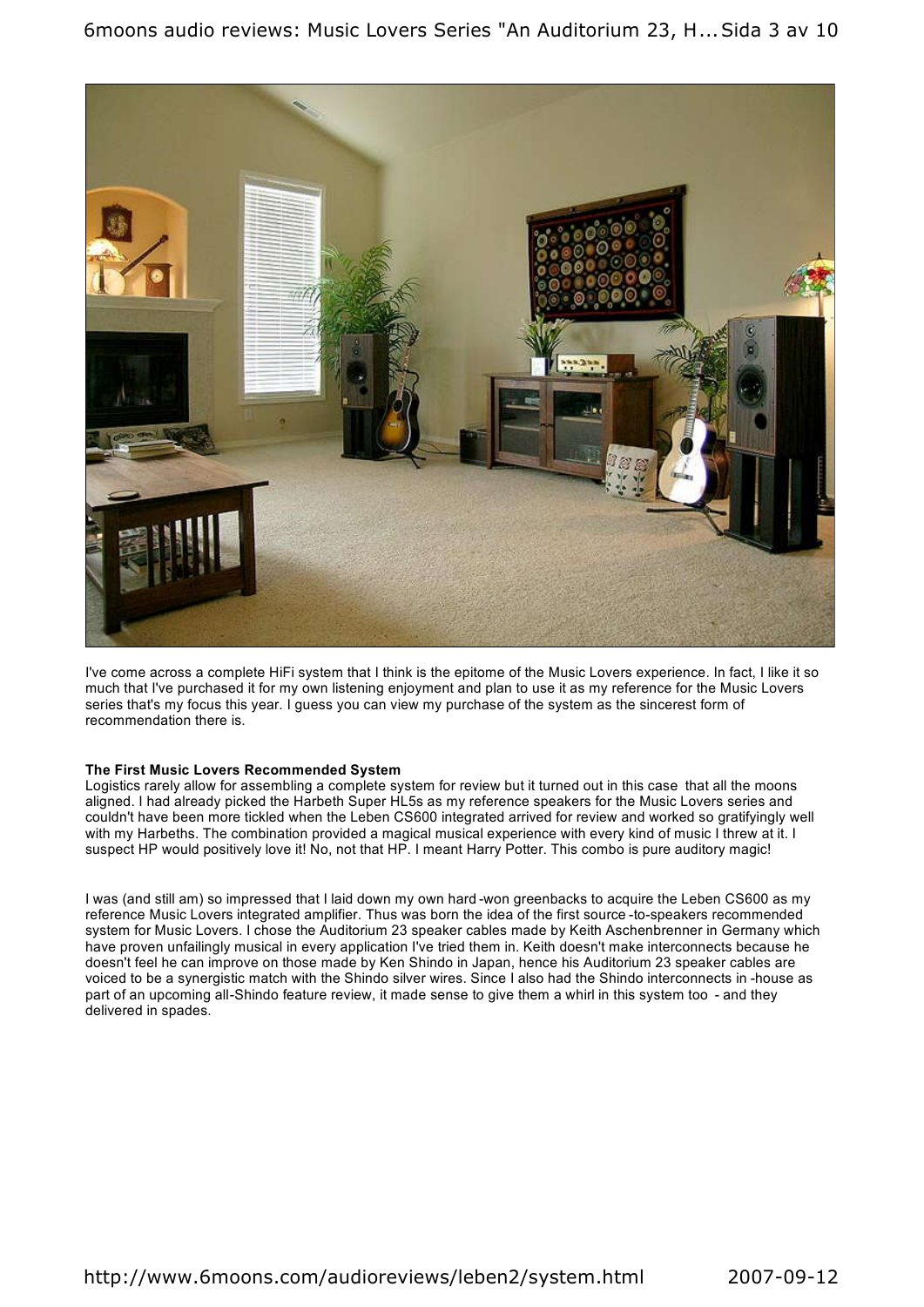6moons audio reviews: Music Lovers Series "An Auditorium 23, H...Sida 4 av 10



During all this audio fun, my pal Pete Riggle stopped by with an audio underground digital favorite, the Sony Playstation 1 (Model No. SCPH-1001). I had heard rumors of just how good this particular version of the PS1 is when used as a CD player and was curious to give it a listen. This kid's video game player really does have outstanding audio performance. I'm guessing you'd have to spend more than \$6000 on a one -box CD player to equal let alone better it.



So there you are, the first Music Lovers recommended system consisting of the Sony Playstation 1 as a Redbook digital source, Shindo silver interconnects, Leben CS600 integrated amplifier, Auditorium 23 speaker cables, and Harbeth Super HL5 loudspeakers sitting on Skylan stands. It's a slam -dunk musical treat that's ridiculously good where it counts - with the music!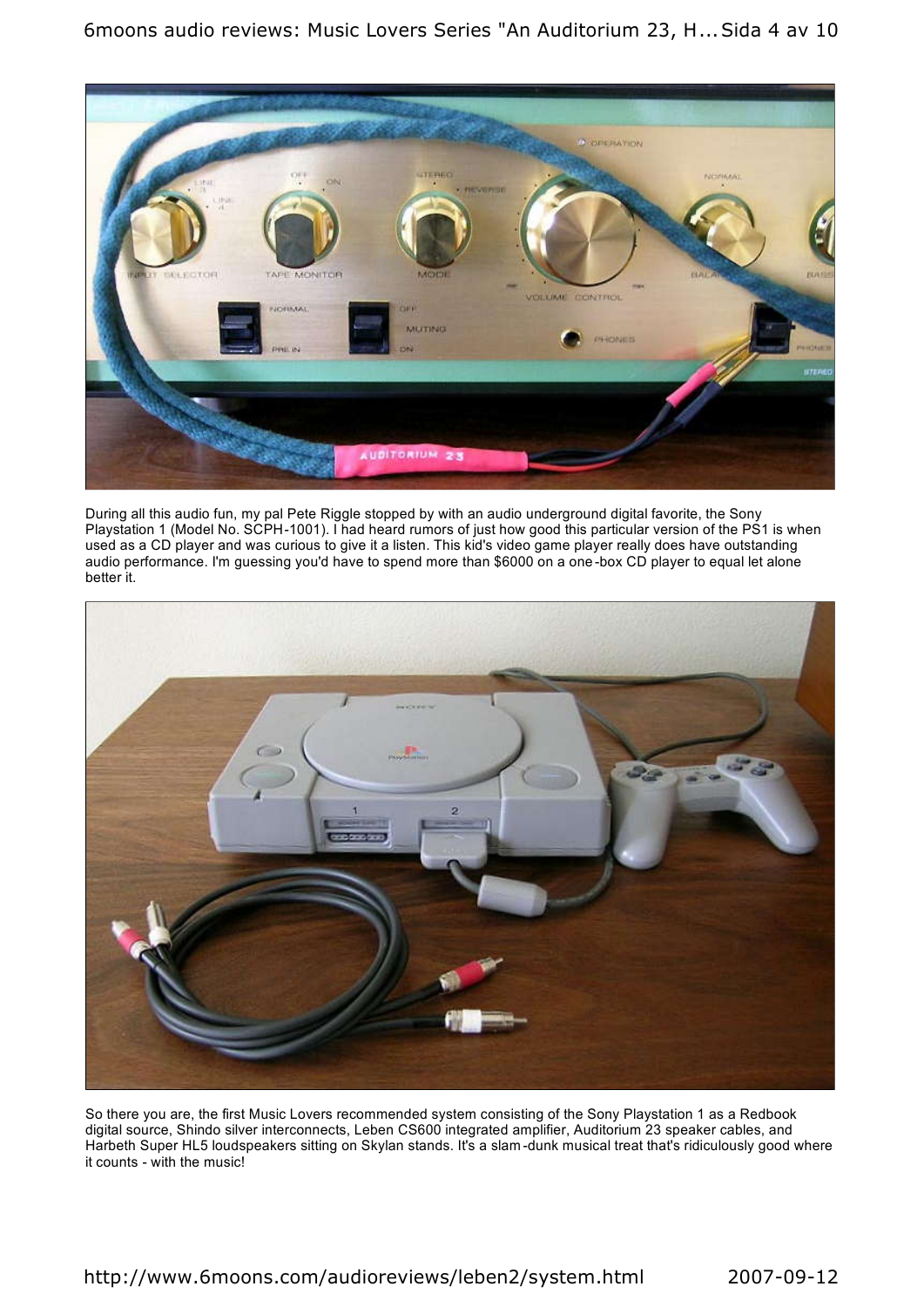6moons audio reviews: Music Lovers Series "An Auditorium 23, H...Sida 5 av 10



#### **The Leben Hi-Fi Stereo Company**

By way of introduction, let me present Mr. Taku Hyodo, founder of Leben Hi -Fi Stereo Company. Before Hyodo San founded Leben, he designed electronics for Luxman. He had made some amplifiers for himself and a few friends. They loved the sound of his amplifiers and encouraged him to use his obvious talent to start his own audio company. Hyodo San responded to their friendly encouragement by founding his own 'private label' electronics company to reflect his philosophy that 'music is life'. In keeping with this philosophy, Hyodo San called his company Leben, which is a German word that literally means *to be alive* and *life*, period.



Leben has a very lively following in Japan and enthusiastic owners have even established a fan club called the Leben Audio Lovers' Club which meets periodically for fun and games. New Leben model introductions there are heralded in much the same way as new models of Porsches or Ferraris are by sports car enthusiasts. Leben has been available exclusively in Japan until recently and because there are only a small number of Leben products hand -crafted each year, when they are all sold no more are to be had - kind of like special wine vintages. Fortunately for those of us who live in the USA, Jonathan Halpern of Tone Imports has started importing a small number of Leben products for those discerning few music lovers who can appreciate them (count me in that number - I'm a big fan already).

### http://www.6moons.com/audioreviews/leben2/system.html 2007-09-12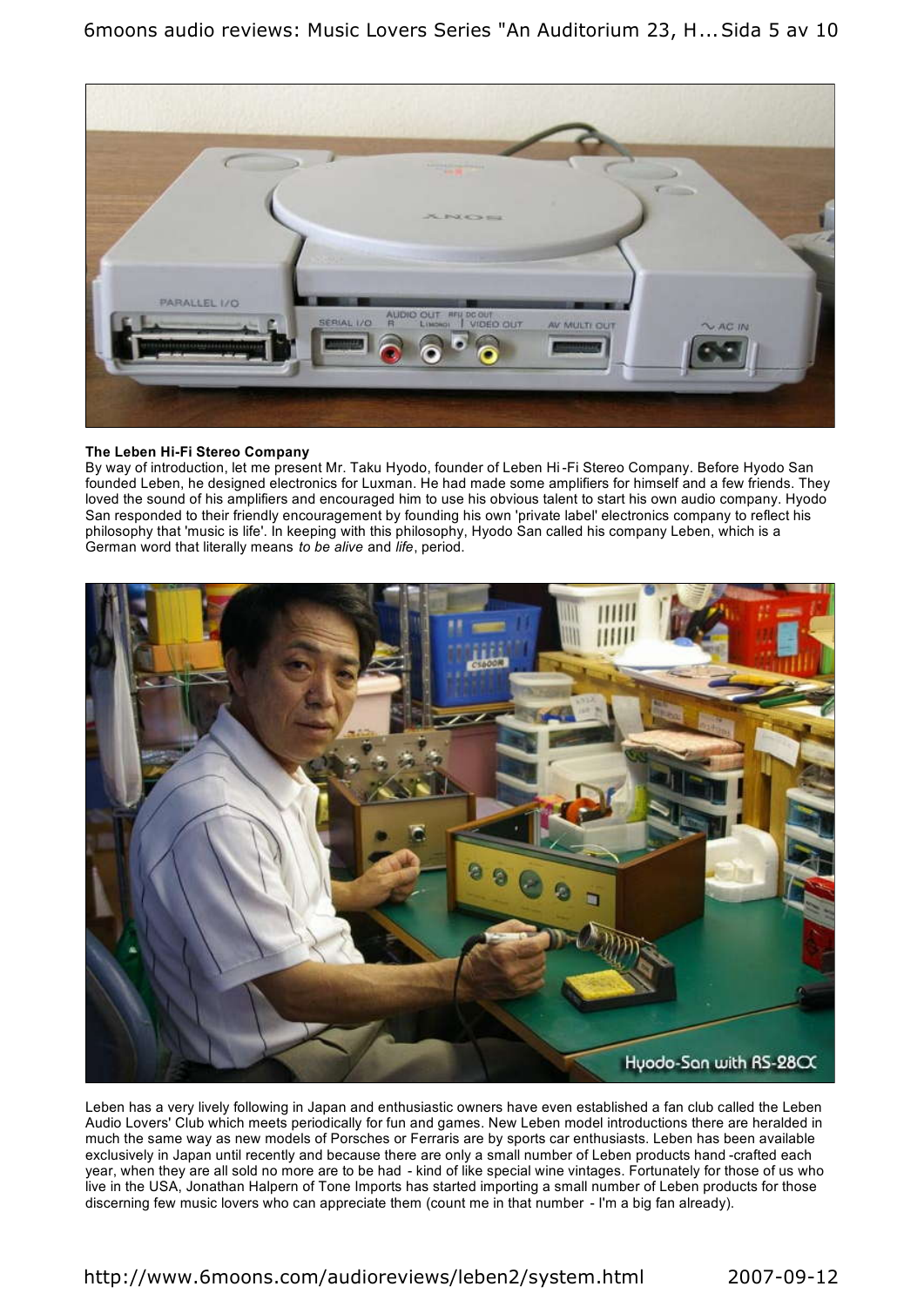

I had seen all of the Leben products at Pitch Perfect Audio in San Francisco except for their new CS660P amplifier [above], which had not been released at the time. I was very impressed by Leben's build quality and their elegant good looks. The transformers and many of the internal parts are made in -house by Leben too. If you look closely at the front of the Leben CS600, you'll see that it says 'A Motion Sound' across the top. This phrase piqued my curiosity so I asked Hyodo San about it. "When I was a youngster, my father worked as a movie projectionist and I went to see many movies with him. Paramount Pictures used to call a movie A Motion Picture and I adapted this phrase to Leben." Movies consist of many still shots of theatrical performance that when run at speed on a film projector brings the movie to life-like motion for its viewers. In the same way A Motion Sound conveys a film of a musical performance -- a recording -- and brings the sound to life or motion through a Leben amplifier.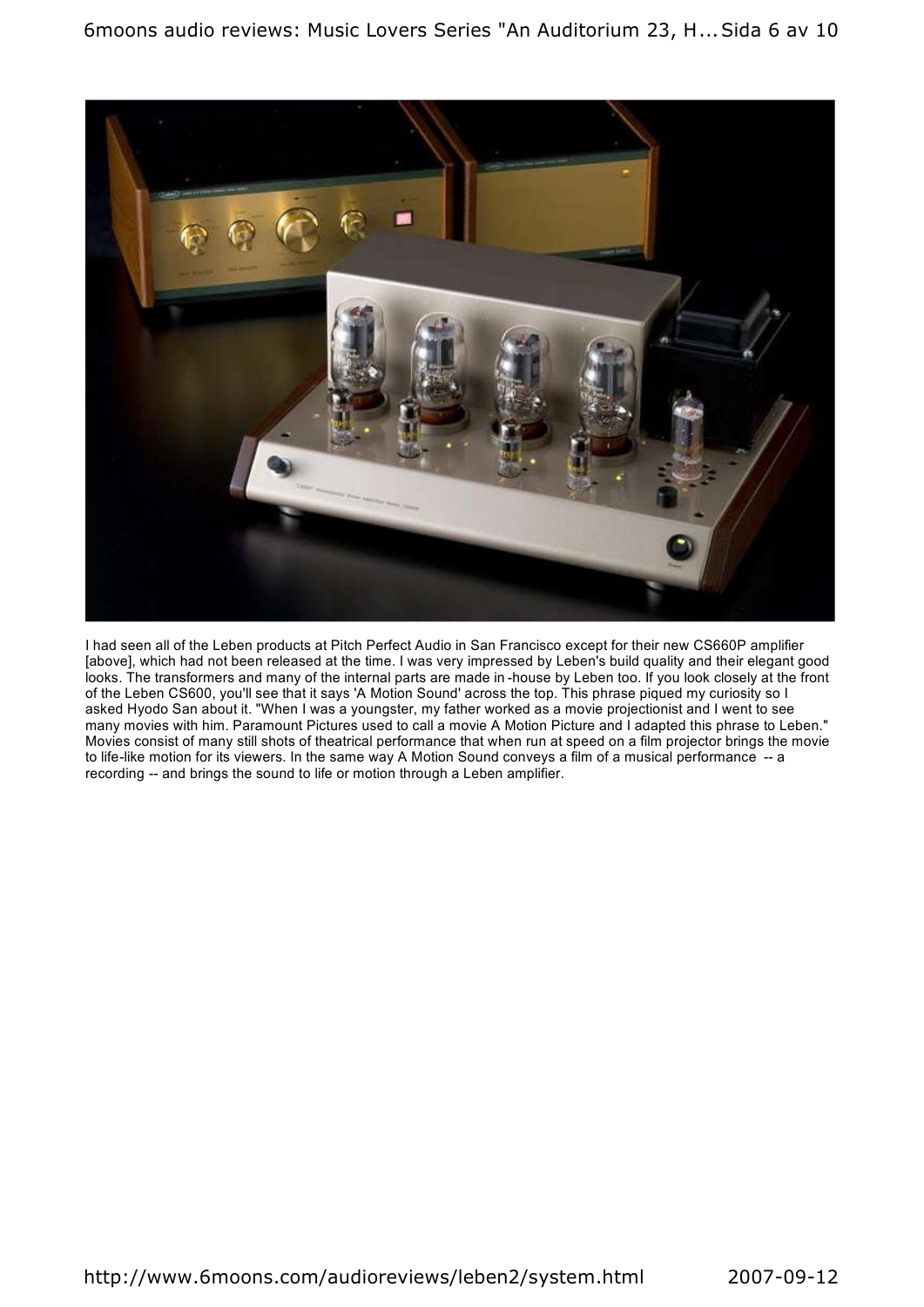6moons audio reviews: Music Lovers Series "An Auditorium 23, H...Sida 7 av 10



I asked Hyodo San what influences have shaped him as a designer: "I have been listening to live music and playing musical instruments like the guitar, clarinet and drums since I was young. I was a professional acoustic guitarist for a few years in my twenties and now I continue to enjoy playing musical instruments as a hobby. My experiences performing and listening to live music helped me a lot in designing my amplifiers. Listening to live acoustic instruments guides my amplifier designs as live music always helps people relax and enjoy the music.

"For example, when designing an amplifier, audiophile grade components don't always bring better sound. If I were to make an amplifier with nothing but premium audiophile components, there is no guarantee that the amp will sound good. It is more important to select components by listening so that as a whole, the amplifier plays music better. The most important thing is to achieve a total musical balance. I am aiming for a natural sound in my designs that allows the listener to relax and enjoy the music so I always try to consult with as many ordinary listeners as possible, friends and family. I design my products for real people, the unspecified music lovers. I think Mike Eliot has it right (formerly an engineer with Mark Levinson, now Aria Audio) who said (paraphrased), "Don't rely on audiophile -grade parts to give you a musical sound. When you design a new amp, pick what you think are the most musical parts. Then consult with your wife or lover to see if they think it makes the music sound enjoyable as a reality check.""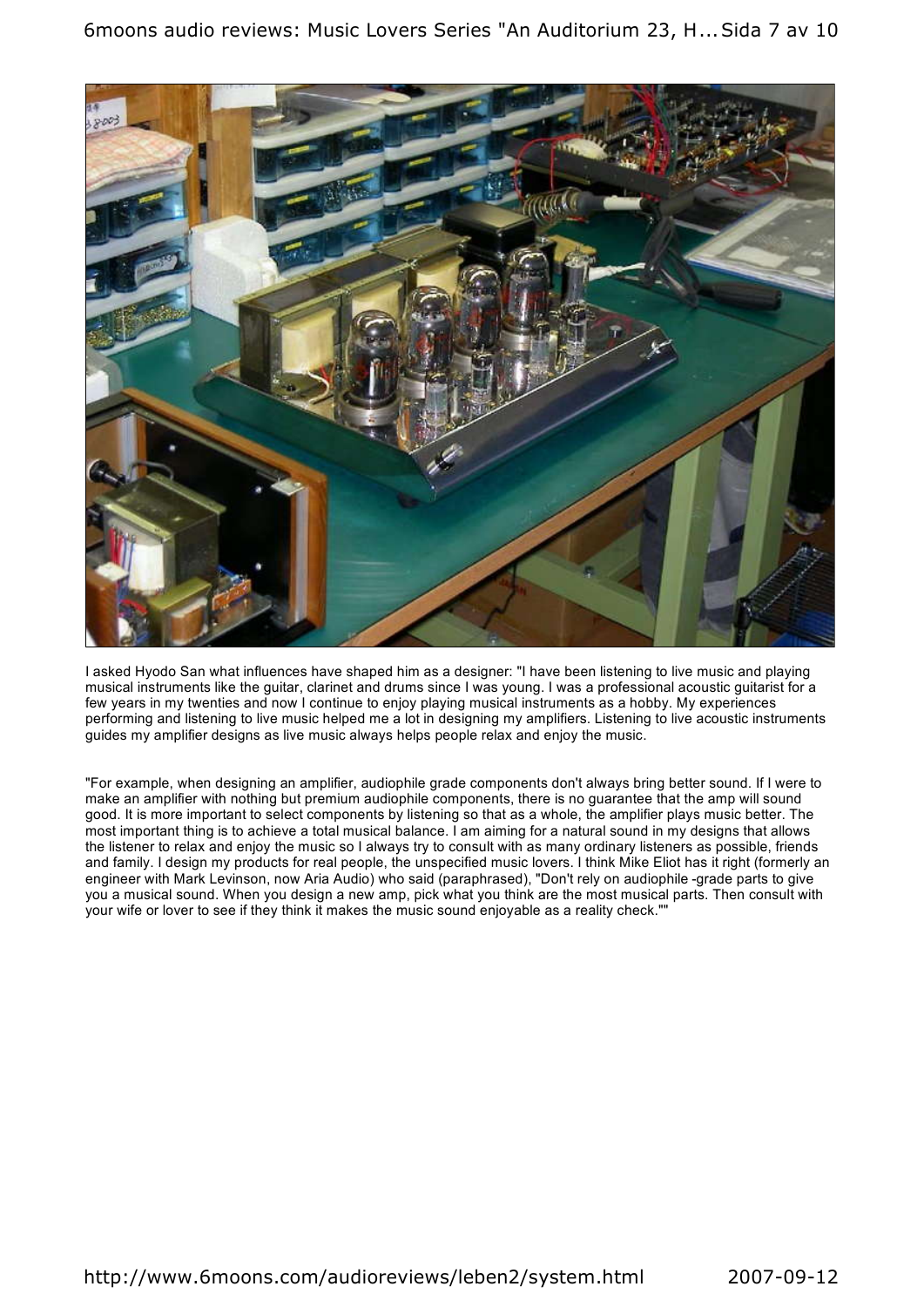6moons audio reviews: Music Lovers Series "An Auditorium 23, H...Sida 8 av 10



The Leben product line includes three integrated amplifiers (the CS300, the CS300X Limited [below] and the CS600), a two-chassis full-function preamplifier (the RS28C) and two power amplifiers (the CS250 and the CS660P). The \$2495 Leben CS300 is a 12-watt integrated amplifier using EL84 tubes. Both the CS300 and the CS300X Limited Edition use a simple push-pull circuit which Hyodo San feels provides the most musical design. This is the entry level Leben integrated amplifier and uses a hand-selected complement of parts that are cost effective yet still provide for a musical sound in the Leben tradition. All of the integrateds share a common styling that is tastefully retro. The integrated amplifier chassis all have attractive wood sides, which is referred to as *cabinet style* in Japan.





The \$3495 Leben CS300X Limited Edition is a premium version of the CS300. The CS300X has upgraded cosmetics and at 15wpc is slightly more powerful than the standard CS300. It includes a cost-no-object selection of parts and tubes (like NOS Mullard EL84s) to give maximum musical performance. This is Leben's most popular product and if you want one you better move quick. Jonathan Halpern of Tone Imports [left] told me that "the CS-300X is just about sold out. I've ordered a few for stock but they're running low. Hopefully I'll get a few of the last pieces to take us through the winter months."

At 30 watts, the \$4995 CS600 is the most powerful Leben integrated. The CS600 was developed at the insistence of Leben customers who wanted the Leben signature sound in a more powerful integrated amplifier to drive their less sensitive loudspeakers. Hyodo San designed the appearance to be similar to the CS300 and CS300X with the intention that this style of appearance would become a symbol of Leben's integrated amplifiers. The \$5495 RS28C is a two-

chassis full-function tube preamplifier with MM phono stage and a separate power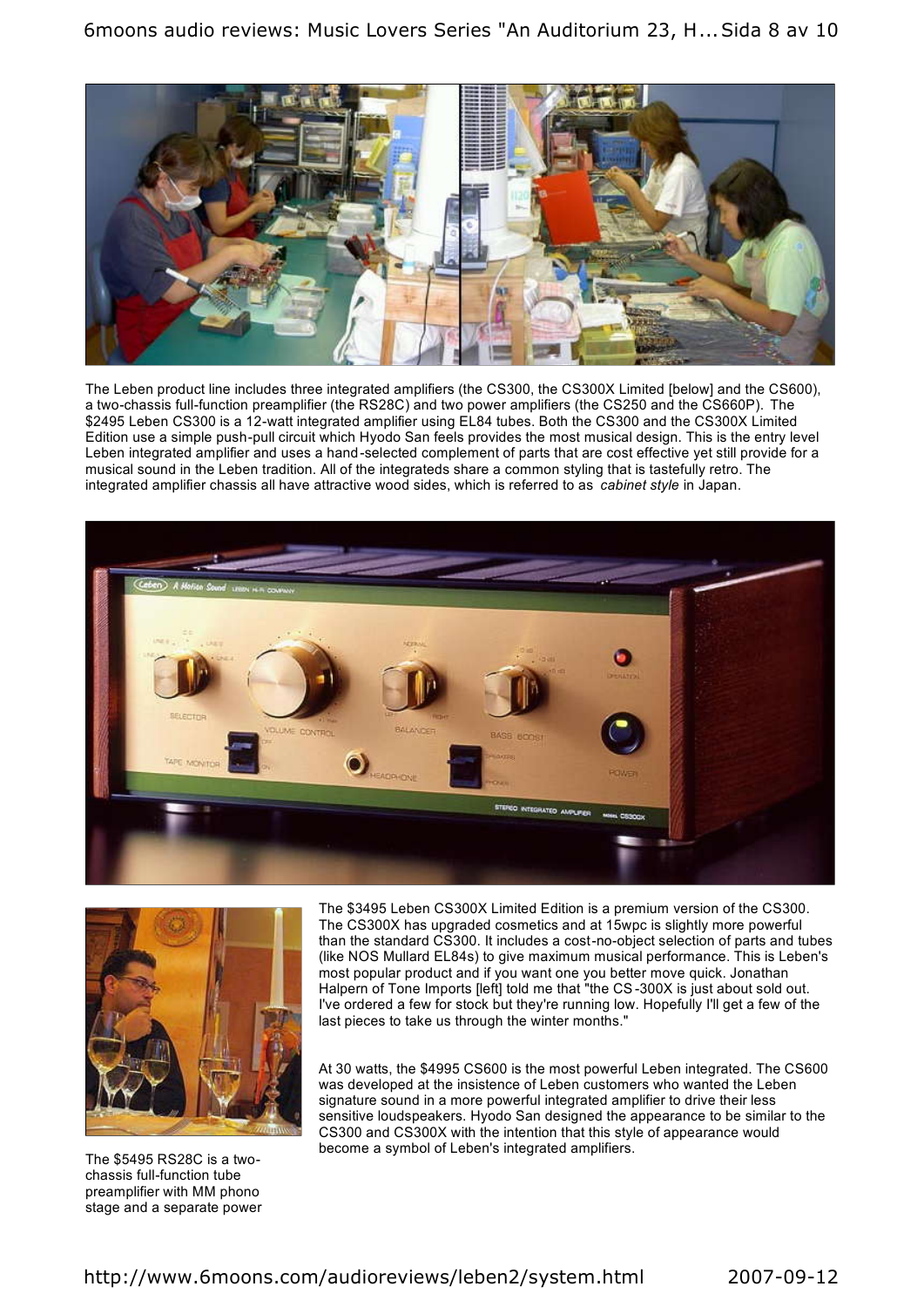supply. It warms my heart to see phono stages included in preamplifiers, it's the way HiFi should be. Kudos to Leben! The RS28C maintains the retro styling of the integrated amplifiers by using wood side panels, gold knobs and faceplate with green highlights. The phono stage is a high gain CR design using Amperex Bugle Boy 12AT7 tubes with no feedback to track the RIAA equalization curve to +/- 0.3%. Premium parts are used throughout. The line section uses an SRPP circuit with Siemens E288CC tubes to give an output that is almost double that of typical preamplifiers at 80 Volts, allowing optimum performance with a wide variety of amplifiers.



The \$3195 CS250 stereo power amplifier [above] uses French Visseaux 6K6GT power tubes with Hammond transformers to produce 10 watts. The amplifier has -3dB points at 10Hz and 50 KHz. NOS RCA or Sylvania 6K6GT tubes are available as an option. The \$9500 CS660P power amplifier is a brand new offering from Leben and there isn't a lot of information available yet. The CS660P comes stock with KT66 tubes and like the CS600 integrated can use the 6V6, EL34, KT-88 and other tasty tubes with the flip of a switch. Power output is 40 watts in stereo, 80 watts as bridged monoblocks and -0dB points are 10Hz and 100 kHz (180 kHz at -3dB). Output impedance is selectable at 4/6/8/16 ohms to allow optimization with a wide range of loudspeakers.



There is one thing that doesn't yet exist in the Leben product line which I'd really like to see added: a stand -alone phono stage styled to go with the integrated amplifiers. How about all you vinyl -loving Leben integrated fans writing Hyodo San to offer him friendly encouragement to make one? Consider this my letter of encouragement to get the ball rolling. Leben amplification products are known for excelling at playing music in a natural and effortless way, being harmonically rich, tonally correct and transparent, having a tight and tuneful bass response and very wide bandwidth but more about that in a moment.